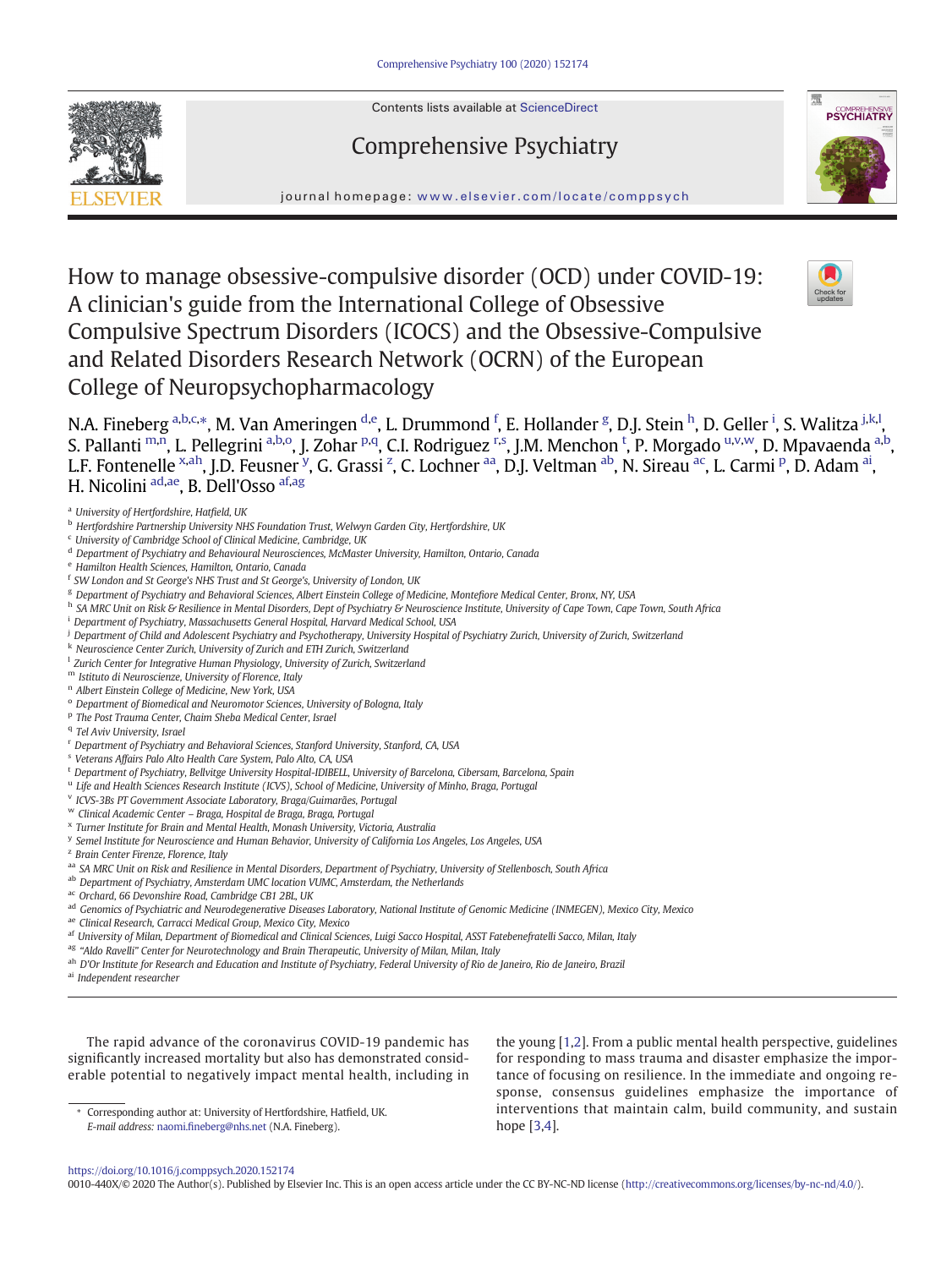That said, it is important to provide appropriate attention to specific psychiatric conditions that may be initiated or exacerbated by disaster. Perhaps no group of individuals with mental illness is as directly affected by the worsening outbreak of COVID-19 as people living with obsessive-compulsive disorder (OCD). Paradoxically, they are 'experts by experience' in attempting to avert dangers through enacting compulsive behaviours. Chiefly, the spike in anxiety about the virus is fuelling existing obsessive fears of contamination in some people with OCD and further triggering harmful compulsive actions. For these people, coronavirus can become all they think about [\[5\]](#page-4-0). Indeed, some patients with contamination-related OCD are expressing doubts about the rationality of the therapies they have been pursuing. Several patients have told their clinicians they were "right all along", as now everybody looks like them. For others, COVID-19 is likely to cast a long shadow, as people of all ages with OCD are known to be particularly inflexible at 'unlearning' danger responses when they become obsolete [[6,7](#page-4-0)] and thereby conditioned to prolonged virus-induced distress and anxiety.

In response to the emerging crisis and growing calls from patients and clinicians for guidance [[5](#page-4-0)], a working group of clinical experts from the International College of Obsessive Compulsive Spectrum Disorders (ICOCS) and the Obsessive-Compulsive and Related Disorders Research Network of the European College of Neuropsychopharmacology (OCRN) have produced this consensus statement with the aim of delivering pragmatic guidance at the earliest opportunity to clinicians for managing this complex challenge.

The advice is largely based on empirical evidence, including the clinical experience gained from working in specialised OCD treatment-services before and during the pandemic. Our group of international experts includes a balanced representation of genders, including clinicians treating child, adolescent and adult patients, with additional contributions from individuals with lived experience of the disorder and early career scientists. Once agreement was reached on the key issues to be covered, in a series of online discussions, an initial draft was prepared and circulated iteratively among the authors and edits were sequentially incorporated. The final report covers the key issues judged by our group of experts to be of most relevance for clinicians for the treatment of OCD under COVID-19 conditions. Although preliminary, based on the 'precautionary principle' it was considered a priority to release guidance at the earliest opportunity, on the understanding that it may be updated as new information arises.

The guidance to clinicians is as follows:

- 1. Take a compassionate calming approach. Use telemedicine including telephone or video calls. Be aware that the pandemic is affecting countries with different cultural environments and different available resources to deal with it. For example, in regions of Latin America and in Africa lack of water and access to the Internet, and poverty levels greater than 50% make it hard to stay at home, since there is no monetary support from the government to aid survival.
- 2. Careful history taking. Confirm the diagnosis of OCD, paying particular attention to other obsessive-compulsive and related disorders (OCRDs) including hypochondriasis (recently endorsed as an OCRD in the World Health Organization (WHO) ICD-11) [\[8\]](#page-4-0), as these disorders are likely to be most affected by COVID-19. Clarify the extent to which the current symptoms represent a rational or exaggerated reaction to recent highly stressful events, or a worsening of obsessivecompulsive symptomatology. Establish the level of insight into the irrationality or excessiveness of the symptoms, and the presence or absence of tics, as these may influence the care plan. Note that many OCD patients may not experience exacerbation of their OCD. On the other hand, patients who have experienced contamination symptoms in the past may find that they re-experience contamination fears and cleaning or washing compulsions under the conditions of the pandemic. It is also important not to assume that every patient with contamination fears related to germs and illness will necessarily be excessively concerned about COVID-19. The focus of concerns in

those with OCD is often idiosyncratic, and some individuals, for example, may have greater fears of a sexually transmitted disease or an antibiotic resistant infection. Many will, however, have significant exacerbation of contamination or illness concerns, or comorbid conditions that have worsened with stress (such as anxiety disorder, depression or bipolar disorder, or even post-traumatic stress disorder (as reported after the SARS epidemic)) that may need to be managed separately in order to prevent decline in level of functioning. Indeed, OCD comorbidity can become particularly problematic, especially if patients have, or have previously shown, cleaning or washing symptoms. Where OCD and related disorder is not the principal diagnosis for clinical attention, please refer to other guidelines. In particular, note WHO ICD-11 guidelines regarding mental health and psychosocial considerations during the COVID-19 outbreak [[1](#page-4-0)].

- 3. Assess suicidal risk. Even though OCD has not been considered a disorder with high risk for suicide, recent studies have shown that some patients, including those with severe obsessions, comorbid depression, bipolar disorder, impulse control disorders, substance use disorders, personality disorders and eating disorders may be at increased risk [\[9\]](#page-4-0). Additional COVID-related factors found anecdotally to potentially increase suicidal risk include a recent increase in OCD severity, experiencing a family member found positive for COVID-19 or finding the effects of quarantine or isolation distressing. For all patients with OCD, but particularly in such cases, consider actively evaluating the suicide ideation and risk through specific questions and instruments (e.g., the Columbia Suicide Severity Rating Scale [\[10\]](#page-4-0) or similar) and hospitalize the patient if needed.
- 4. Provide psychoeducation with balanced information about the known risks and impact of COVID-19 on physical and mental health. This includes the difficulties managing uncertainty associated with the virus, which almost everyone is experiencing right now but that might be particularly challenging for some people with OCD, hypochondriasis or anxiety. Highlight the need for physical distancing (staying at home except for essential tasks like grocery shopping), with special precautions for the elderly. Patients need to understand that this health crisis may well persist for some time, and they need to manage their stress levels over time (e.g., by putting into play long-term routines of mindfulness techniques, exercise and structure).
- 5. Enquire about Internet usage and news consumption; some patients are spending hours a day watching television and online media sources, which may be significantly exacerbating their OCD and anxiety. Offer a balanced approach (e.g., individuals should not spend more than an hour a day [a half-hour in the morning and a halfhour at night] to stay informed about the pandemic, to minimize the triggering of symptoms). Suggest trusted sources to avoid myths, rumors and misinformation. You may wish to refer the patient to the relevant health education websites of the WHO [\(https://www.who.int/health-topics/coronavirus\)](https://www.who.int/health-topics/coronavirus), the Centers for Disease Control and Prevention (CDC) [\(https://www.cdc.gov/](https://www.cdc.gov/coronavirus/2019-ncov/infection-control/hcp-hand-sanitizer.html) [coronavirus/2019-ncov/infection-control/hcp-hand-sanitizer.html\)](https://www.cdc.gov/coronavirus/2019-ncov/infection-control/hcp-hand-sanitizer.html), or the Center for Health Security, Johns Hopkins University [\(http://](http://www.centerforhealthsecurity.org/resources/COVID-19/index.html) [www.centerforhealthsecurity.org/resources/COVID-19/index.html\)](http://www.centerforhealthsecurity.org/resources/COVID-19/index.html). Handwashing videos may be helpful to guide patients about what is appropriate and discourage unnecessary excess. For example, the National Health Service ([https://www.nhs.uk/video/pages/how-to](https://www.nhs.uk/video/pages/how-to-wash-hands.aspx)[wash-hands.aspx](https://www.nhs.uk/video/pages/how-to-wash-hands.aspx)) and CDC videos [https://www.youtube.com/](https://www.youtube.com/watch?v=3EoAyQu3LIs) [watch?v=3EoAyQu3LIs\)](https://www.youtube.com/watch?v=3EoAyQu3LIs) recommend handwashing for 20 s; thus, anything beyond this is likely to be compulsive and excessive.
- 6. If OCD symptoms are the main problem:
- I. Review medication status as a priority: Based on the risks associated with exposure and response prevention (ERP) in the pandemic (see below), and uncertainty as to which of the two evidence-based treatments, pharmacotherapy or cognitive behaviour therapy (CBT), represents the most efficacious first line treatment modality [[11](#page-4-0)], pharmacotherapy should be the first option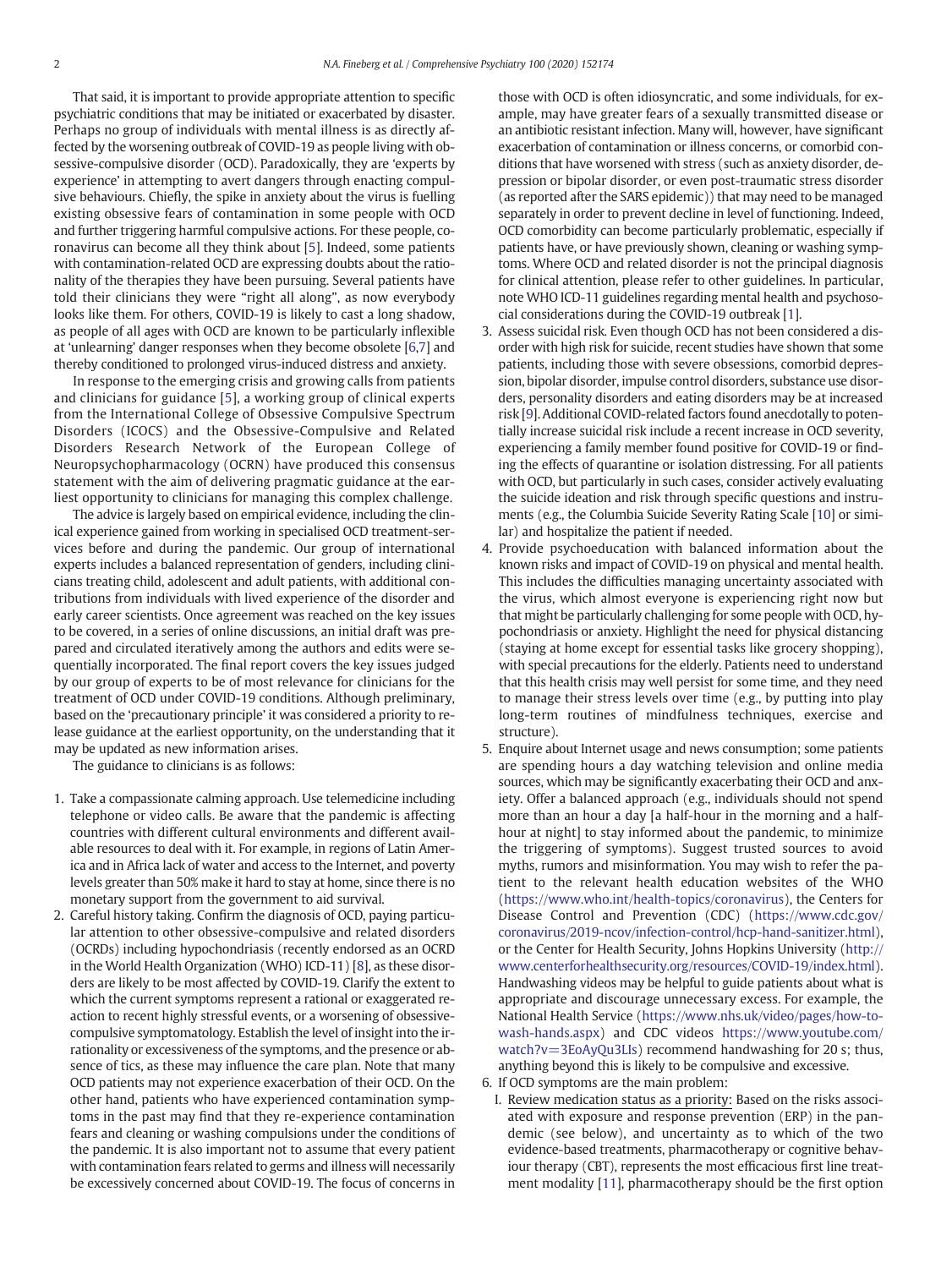for adults and children with OCD with contamination, washing or cleaning symptoms during the COVID-19 pandemic. Consider A) type of medication; most patients should receive an SSRI, or if not responsive, another SSRI and as a third choice clomipramine (for which an ECG may be required in certain patient groups); Note US Food and Drug Administration "black box" warnings or advice from equivalent national regulatory authorities regarding increased risk in young people and other vulnerable patient groups. Check for adverse effects and be available for any concerns related to "activation" or newly emergent or increased suicidal ideation, which in the young can be mitigated by starting treatment at a low dose and titrating more gradually; B) dosage; if the patient is on a suboptimal dose, consider increasing it, paying attention to any contraindications; C) SSRI-resistance; consider a low dose of adjunctive antipsychotic (aripiprazole, risperidone, quetiapine, olanzapine), especially if a tic is present; D) adherence; ensure the patient is able to obtain an adequate supply and is taking the treatment regularly. In cases where adherence is problematic, especially if insight is poor or there are executive dysfunction deficits, it may be necessary to provide additional support either from clinical support staff or the family to ensure adherence. The use of Medi Pill Organisers (dosette boxes) and tools such medisafe (free application that aids patients to remember to take medications and sends reports to the psychiatrist) can be helpful to monitor adherence; E) manage sleep disturbance when present, as healthy sleep contributes to immune function and enhances anxiety management.

II. Review and risk assess the CBT plan: Considerations include whether it is feasible in the pandemic situation, and specifically whether it fits with government safety guidance. In many countries, psychotherapy services are being dramatically cut back as staff is redeployed to cover emergency care. Consider that it can be difficult to disentangle OCD-related cleaning and checking compulsions from rational COVID-19-related safety behaviours and to devise ERP strategies that are coherent and robust. Moreover, as COVID-19 is highly contagious, and patients can easily be confused by exposure exercises, particularly during the early stages of therapy or when practising exposure on their own at home, the risk of patients becoming seriously infected with the coronavirus could be increased. This risk becomes even more true for children whose knowledge base and judgment is not yet matured.

We therefore recommend significantly tailoring CBT to take into account the CDC guidance (e.g., hand washing for 20 seconds with soap and water rather than ceasing hand washing completely). However for OCD patients with contamination fears and cleaning or washing compulsions, active and in vivo CBT with exposure and response prevention (ERP) will need to be sensibly adapted and may need to be paused. This specifically relates to active, in vivo exposure aimed at tackling contamination. Instead we suggest using therapist time to support patients and trying to prevent them from deteriorating, e.g. by encouraging them to restrain their compulsions as far as possible, rather than directed at actively treating contamination fears and concentrating on techniques such as behavioural activation and activity scheduling which can assist in preventing deterioration and help with depressive symptoms [\[12](#page-4-0)]. Indeed, activity scheduling can be particularly useful as a form of CBT at this time. Obsessions often expand to fill a vacuum of time and keeping busy is particularly important as a means of staying well. Patients can be asked to fill out an activity schedule diary in advance, making sure that they have a balance between activities which may give them a feeling of mastery as well as those for pleasure (see below) [[13](#page-4-0)].

For clinicians working in specialist centers, other less evidencebased forms of CBT not involving ERP, such as imaginal exposure or danger ideation reduction therapy, could potentially be offered for patients with contamination – related OCD, even when their concern is COVID. This should be considered on a case-by-case basis and only done if the patient has good insight, is willing, and is stable enough to do so. It would need to be made clear that the efficacy of this form of treatment is not as well established and it should not be viewed as a substitute for in vivo ERP when post pandemic restrictions are lifted.

For those patients whose exposures are not contamination related, many ERP treatment plans could be continued (e.g. addressing urges to check, obsessive thoughts of harm, symmetry/order obsessions), especially those that can be done at home, and as long as they are within CDC recommended precautions such as maintaining physical distancing. Once again it is important to remember that even if the OCD does not focus on contamination fears, the physical distancing can increase symptoms of anxiety and depression. ERP increases distress and can also temporarily increase depression and so the patient's mental state must be monitored carefully.

Keeping people calm and reducing the risk of depression using supportive techniques is an essential element of care. Nevertheless, the clinician should still try to find ways to help the patient foster resilience towards obsessional thinking and compulsive acts. Thus, extreme behaviours should be discouraged along with mental compulsions. Avoidance and accommodation should be assessed carefully to determine whether it is proportional to the current situation and addressed carefully to prevent backsliding.

We suggest therapists should regularly check e.g. by phone or digitally, those OCD patients likely to engage in particularly harmful decontamination rituals or behaviours. The use of video calls with the patients should be recommended, where possible. The added benefit of video calling is that it helps the therapist perform a visual risk evaluation, which is especially valuable for patients living alone, to determine the condition of the patient's hands, presence of food in the fridge or cupboard, etc. One group of patients requiring particularly vigilant care is those who, as a result of doubt or uncertainty about whether food in the house is contaminated, respond by throwing everything away and consequently have little or no food in the house. Identify and discourage high-risk obsessive-compulsive behaviours, such as washing in boiling (very hot) water or bleach, or total fasting. On the contrary, encourage eating and drinking to maintain health.

- III. Deep brain stimulation (DBS): For this small group with extremely severe, treatment resistant illness, a moderate increase of psychological distress or OCD symptoms may be expected during the pandemic, but this does not mean that DBS is not working. We recommend delaying the implantation of electrodes in those OCD patients waiting for DBS until the outbreak is over. In those who have electrodes implanted, a worsening of OCD symptoms may be experienced if the battery stops working. Such patients should be encouraged to check with their treating clinician in case the power has simply been turned off, or if there is a real need for battery replacement. If the latter, a balance between risks and benefits should be evaluated in each case and consideration given to whether the replacement procedure may be delayed to reduce the increased risk of being exposed to COVID-19 in hospital.
- IV. Social and occupational care: There is great value in activity scheduling and establishing a daily routine, even if stuck at home. Patients under quarantine or staying at home under national restrictions are at great risk of circadian rhythm disruption. Circadian rhythms disruption could increase anxiety and worsen OCD symptoms while regular circadian rhythms and regular physical activity are relevant in order to reduce anxiety or alarm levels and therefore achieve better control of OCD symptoms. Therefore it is recommended to respect a regular awakening time and bedtime every day and to regularly perform some physical activity in the morning especially in a bright room. Finally it is recommended to avoid late-night dinners so as not to affect sleep quality.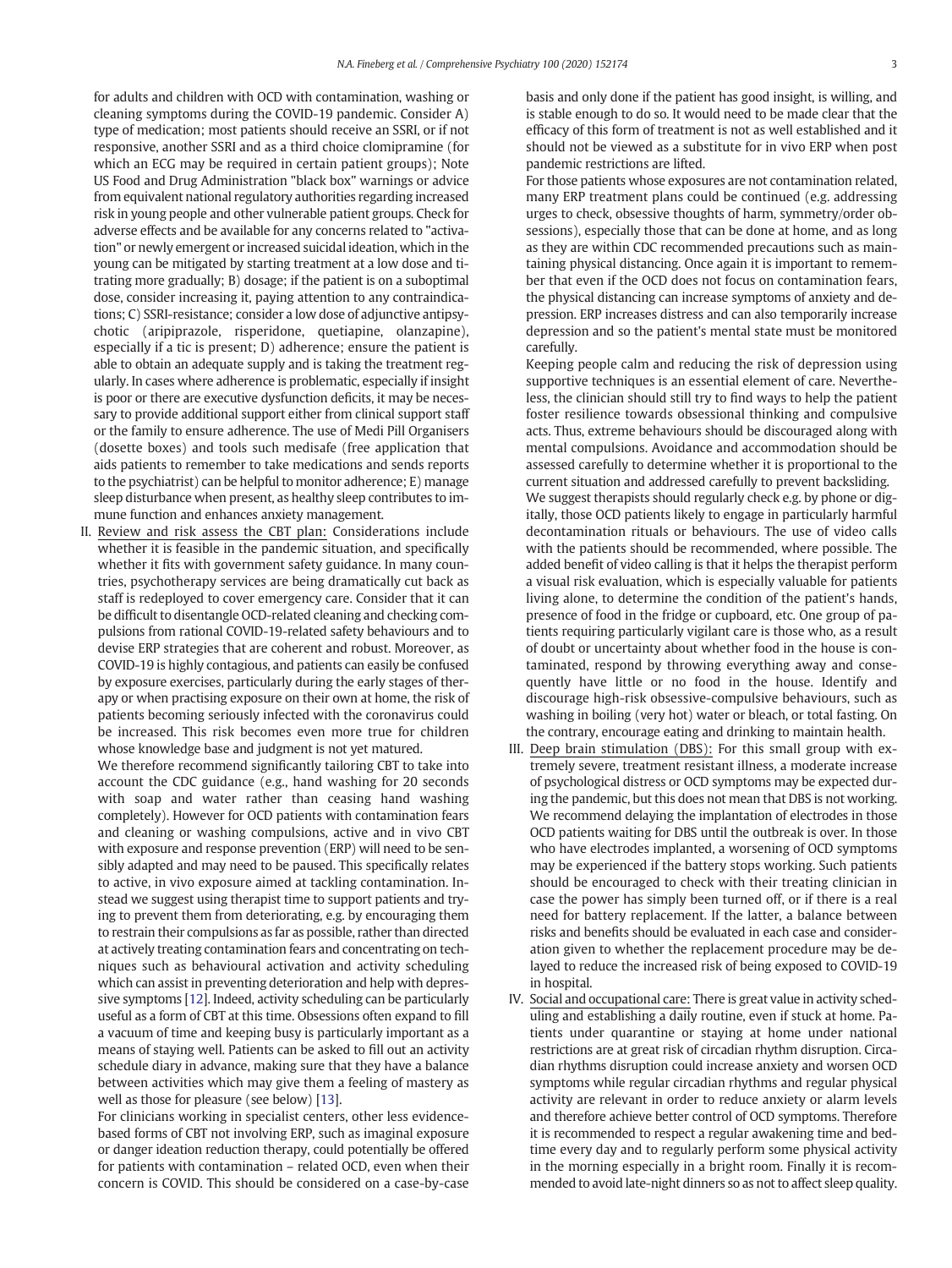Offer guidance regarding a rational amount of time spent listening to news as a distraction to occupational or preferred activities, provide acknowledgement of fear but also a balanced perspective on risk, address grief and loss of control and recommend hedonic activities especially those that involve children, such as baking, cooking, gardening, inventing a new game or watching a movie. Help the isolated patient to overcome loneliness and build stability by increasing communication with friends, family members and loved ones, even if at a distance via the multiple online platforms including Facetime; Skype and Zoom. Learning to use these can be a helpful experience in terms of the acquisition and mastery of new skills as well as the pleasure of social contact. In the case of those with a poor social network, telephone helplines such as those run by OCD charities are particularly useful, especially if managed by qualified trained professionals.

Also encourage patients and family members to keep weight under control e.g. by creating new places for sports in the home and including physical activity in their home routine. Exercise can be additionally helpful for some patients coping with the mental effects of the pandemic. Aerobic exercise has in some studies been shown to have positive effects for those with depression, anxiety [[14,15](#page-4-0)] and OCD [\[16](#page-4-0)]. Where there is ability to go out for aerobic exercise once a day then a brisk walk or run can be useful. Some excellent videos are available online (e.g. using home-based workout exercises that are freely available on YouTube or other mobile apps), demonstrating aerobic exercises that can be performed in a limited space. Gyms and yoga centers are fuelling the drive to stay active by offering online exercise classes, some free of charge, or extending trial periods for at-home workouts.

V. Carer support: Remember that family members and caregivers of patients with OCD are also at increased risk of developing stress related disorders owing to the worsening of patients' symptoms and may need additional support in their own right. Parents of children with OCD are likely to require even more coaching and support than before, especially as relationships may be impacted in unpredictable ways by the fact that parents and children are spending so much time together. Consider that parents are burdened differently under COVID-19, especially single parents who may be heavily burdened or those with little living space, especially if children are becoming irritable or aggressive (as is often the case for children with OCD if their behaviours are not accommodated).

Parents and children should be encouraged to maintain social contact with their environment via the Internet or phone for distraction and support. Rules for dealing with possible conflicts and tantrums should ideally be established in advance. Parents should not only focus on the problems connected with the current pandemic situation but be encouraged to engage in joyful activities with their child instead. Especially in a quarantine situation it is important to make clear that not all aspects of life are determined by the coronavirus or OCD. Staying hopeful and together seems one of the most important points (especially for parents, acting as role models for their children), and increased family togetherness may be a "silver lining" in the pandemic.

We are aware this guidance marks a change in practice for many clinicians treating OCD. Temporarily modifying or pausing in vivo CBT with ERP for contamination-related OCD, which is an effective form of treatment often preferred by patients in normal times, is a difficult decision to make, but as with any treatment, the benefits and risks need to be balanced up and clear messages that take public health into account need to be given at this time of heightened risk of infection, to avoid confusion. On the other hand, many forms of CBT can be continued with modification for safety as needed. We believe that under COVID-19, stringent efforts should be made to provide effective care for individuals with OCD and that the best available treatments for

most patients are likely to include providing evidence-based pharmacotherapy and modifying or pausing CBT in conjunction with enhanced supportive therapies including social and occupational care. Understanding the impact of a pandemic like COVID-19 on the expression of OCD in affected patients, and on the development of new cases of OCD, is likely to provide important insights into the environmental determinants of the disorder. We consequently urge research-active groups to engage in investigating the impact of such changes on health outcomes among their patients, as well as initiatives to explore the expected rise in incidence of OCD once the pandemic is over.

## Conflicts of interest and source of funding

NF declares; In the past 3 years I have held research or networking grants from the ECNP (Netherlands), NIHR (UK), H2020 (EU), MRC, University of Hertfordshire. In the past 3 years I have accepted travel and/or hospitality expenses from the BAP, ECNP (Netherlands), RCPsych, CINP, International Forum of Mood and Anxiety Disorders, World Psychiatric Association, Indian Association for Biological Psychiatry and Sun. In the past 3 years I have received payment from Taylor and Francis and Elsevier for editorial duties. In the past 3 years, I have accepted a paid speaking engagement in a webinar sponsored by Abbott. Previously, I have accepted paid speaking engagements in various pharmaceutical industry supported symposia and have recruited patients for various pharmaceutical industry-sponsored studies in the field of OCD treatment. I lead an NHS treatment service for OCD. I hold Board membership for various registered charities linked to OCD. I give expert advice on psychopharmacology to the UK MHRA.

MVA reports being on the Advisory Boards of Allergan, Almatica, Brainsway, Janssen, Lundbeck, Myriad Neuroscience, Otsuka, and Purdue Pharma (Canada); MVA is on the Speaker's Bureau for Allergan, Lundbeck, Otsuka, Pfizer, Purdue Pharma (Canada) and Takeda; and has received research support from Janssen, Purdue Pharma (Canada), the Canada Foundation for Innovation and Hamilton Academic Health Sciences Organization (HAHSO).

LD declares that she holds small investments in pharmaceutical and biotechnology firms, including AstraZeneca, Bioventic, Hikma Pharmaceutical, International Biotech Trust, Reneuron, Syncona and Yourgene.

EH has received research grants from the Department of Defense, the Orphan Products Division of the Food and Drug Administration, Roche, GW Pharma, and Brainsway.

PM has received in the past 3 years grants, CME-related honoraria, or consulting fees from Angelini, AstraZeneca, Bial Foundation, Biogen and Janssen-Cilag.

DJS has received research grants and/or consultancy honoraria from Lundbeck and Sun.

DAG has received grant or research support from the Eunice Kennedy Shriver National Institute of Child Health and Human Development subcontract with Duke Clinical Research Center Pediatric Trials Network, Biohaven Pharmaceuticals, Neurocrine Biosciences, Nuvelution Pharma, Peace of Mind Foundation, Syneos Health, and Teva Pharmaceutical Industries. He has served as a consultant to the Arlington Youth Counseling Center. He has served on the editorial board of Annals of Clinical Psychiatry. He has received honoraria from the Massachusetts Psychiatry Academy and the American Academy of Child and Adolescent Psychiatry. He has held stock options/ownership in Assurex Health and Revolutionary Road.

SW has received royalties from Thieme, Hogrefe, Kohlhammer, Springer, Beltz in the last 5 years. Her work was supported by the Swiss National Science Foundation (SNF), different FP7grants (EU), HSM Hochspezialisierte Medizin of the Kanton Zurich, Switzerland, Bfarm Germany, ZInEP, Hartmann Müller Stiftung, Olga Mayenfisch, Gertrud Thalmann and Vontobel Fonds in the last 5 years. She received no honoraria from pharmaceutical or other industrial companies in the last 36 month. Outside professional activities and interests are declared